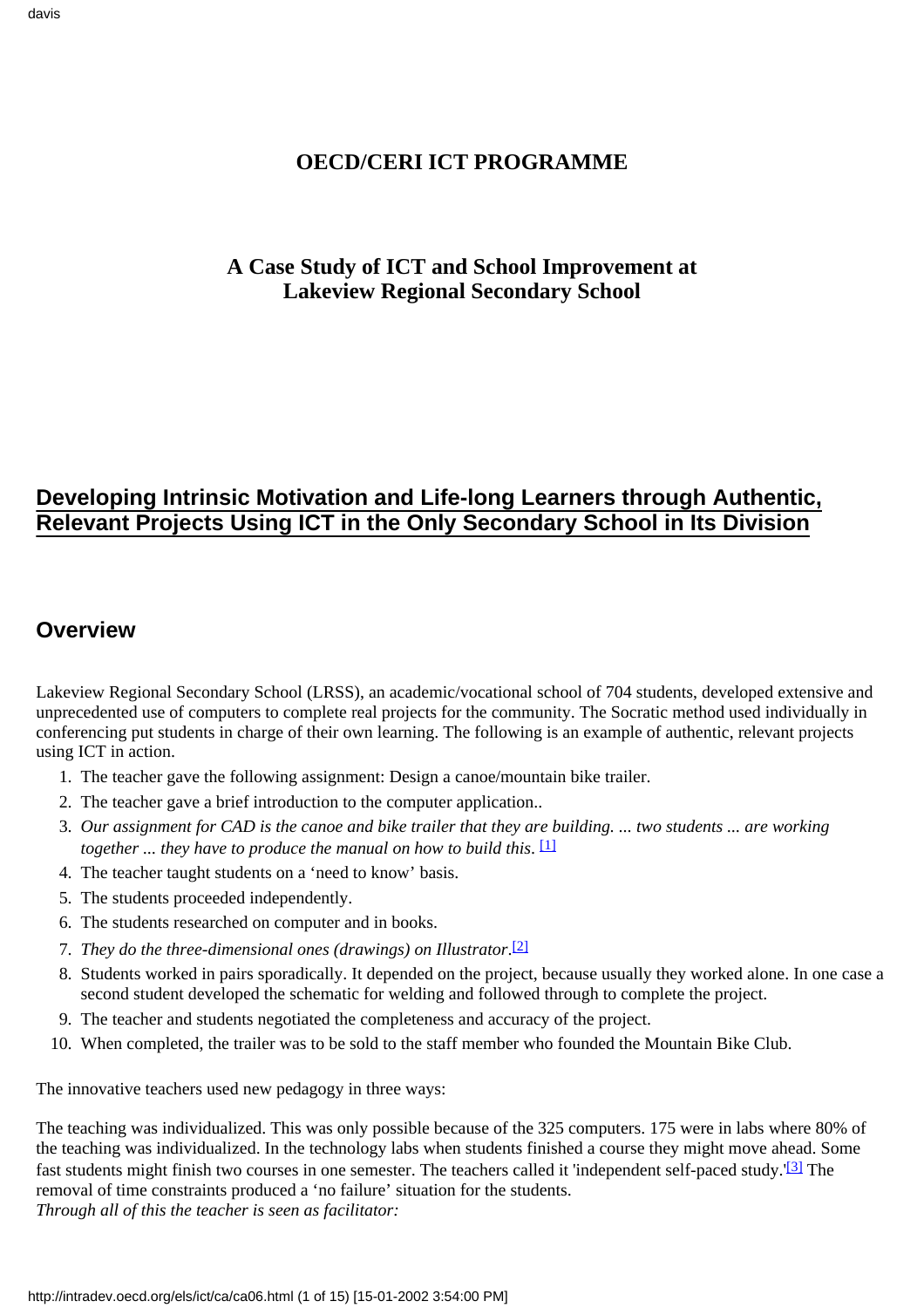*Assists students as they navigate through the information made available through information technology and other sources.*

<span id="page-1-0"></span>*Directs students as they gather, organize, analyse, and present their findings, Helps students develop, focus, refine, consolidate and extend their abilities[.\[4\]](#page-13-3)*

- <span id="page-1-1"></span>1. The innovative teachers assigned authentic, relevant projects in which the teachers connected the students to the business community. Technology, technical English[,\[5\]](#page-13-4) Canadian Law, ecology, mathematics, geography, science, and visual arts were areas that were developing project-based work using ICT. Examples of the projects were videos, graphic designs, logos, resumes, menus, a grant proposal, store inventories, maps for a lumbering company, a colouring book for the Wheat Marketing Board, a trailer for mountain bikes and canoes. One girl developed a Website for her municipality and has become the information co-ordinator. She will design the site, and take it to the technical English students to research different areas that the municipal offices want to cover in the site. Then she will organize it. The projects were dependent on ICT. By the number of requests, the community valued the high quality work.<sup>[\[6\]](#page-13-5)</sup> Parents felt ICT skills were highly important.<sup>[7]</sup>
- <span id="page-1-2"></span>1. Conferencing played the third and vital role in teaching and learning. The innovation teachers moved about dialoguing with individual students. When a student needed help the teacher or another classmate was there. During the dialogue the teacher would offer suggestions, use reflective speech, ask questions, and only offer information when necessary. One of the school's goals was to have students take more responsibilities for their own learning. This was achieved through conferencing. During a conference I observed a teacher read a student's computer screen, offer the student a compliment, and pose four questions about his work. The student suggested the direction for the follow-up.<sup>[\[8\]](#page-13-7)</sup> This conference showed the teacher and student as partners in the learning process.

<span id="page-1-3"></span>The glue that binds this innovative school was:

- the chain of support: administrators, teachers, parents, and community moving the critical mass toward its common goal, relevant learning as a life-long pursuit,
- the strong community partnerships with industry, which provided generous funding, and
- the adequate supply of ICT that allowed students to pursue individualized project-based learning and allowed teachers to conference with students as partners in learning.

## **The Past**

LRSS was built in 1972 in small town in an agricultural valley in a central Province of Canada. In 1991 the provincial government presented a thrust to have students learn electronics through a 'Hub' programme Mr. G, a physics teacher, now retired, had been teaching good physics students for a long time, but these students did not become motivated through traditional teaching. Mr. G talked with his supportive administration. The response came back, *How can we help you[?\[9\]](#page-13-8)*

<span id="page-1-5"></span><span id="page-1-4"></span>The principal was very pro-technology so he and this physics teacher decided to modify the 'Hub' to become an electronic and technology programme where every student would progress at his/her own rate. Mr. G, noticed that the students gravitated toward the computers so he started with what the students wanted. His principal permitted him to teach physics half time and for the other half-day he was free to invite students to participate with what materials were then available: a robotic arm, some electronic equipment, six computers and some computer programming. The students continued to choose technology. In one year the teacher built the programme to over 100 students with 36 computers. They were always short of computers; they had to put students all over the school, but things always got better. If it was desktop publishing, the student had to produce an appropriate project. Second and third level courses were more personalized where the teacher interviewed the student as to career goals and this dictated the course of studies. It was highly individualized, and focussed on broad-based technology. Students were nurtured and they became highly excited about learning. The teacher stayed in the classroom over lunch so the students could work. If students finished one tech course early, they could go on to another course. Some completed two courses in one term; others needed more time.<sup>[10]</sup> In this individualized project-based classroom learning became a collaborative affair; roles were reversed. The students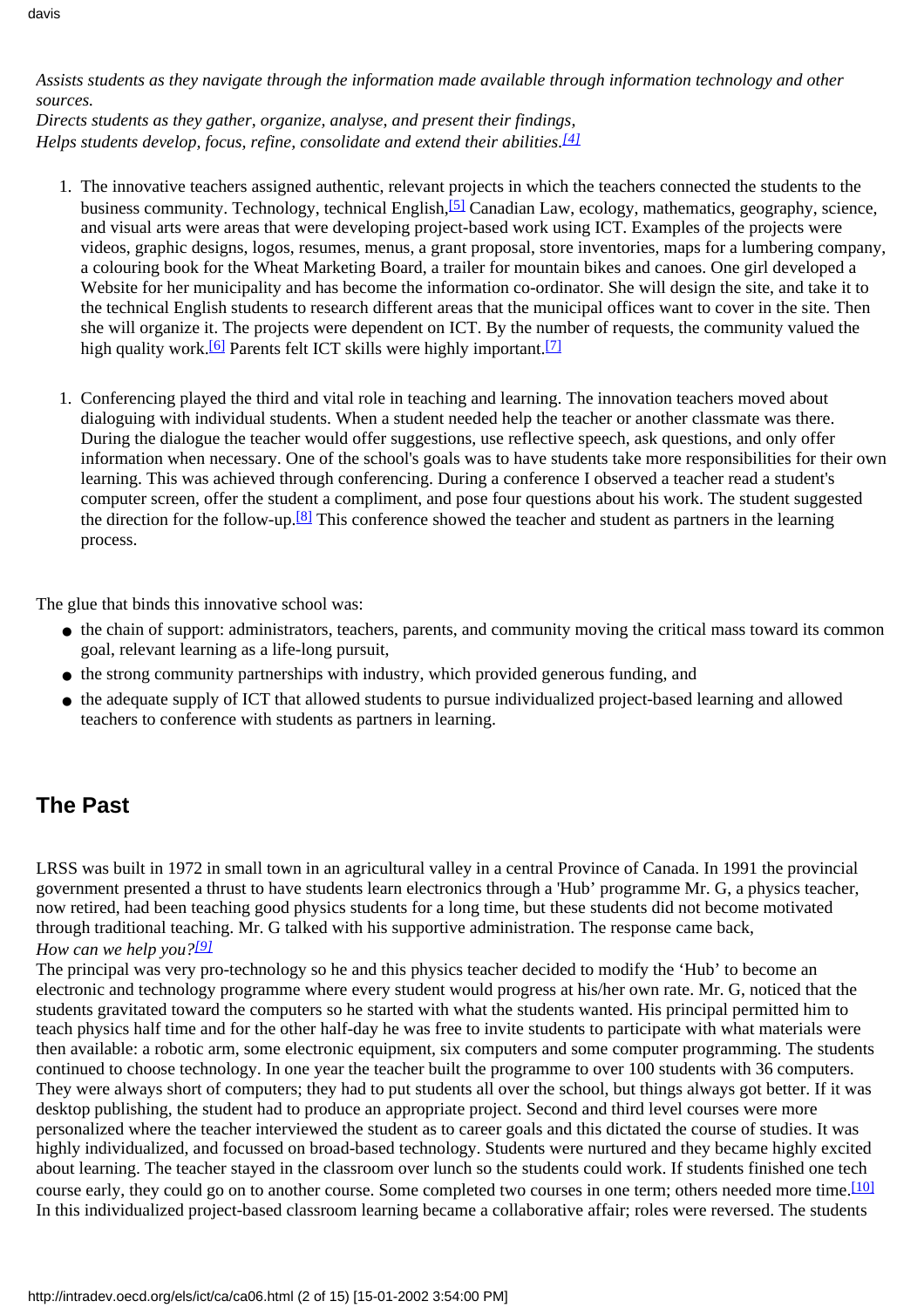<span id="page-2-0"></span>took charge of their learning. To have the ability to give students the opportunity for intrinsic motivation was a very exciting process.<sup>[\[11\]](#page-13-10)</sup>

Gradually this computer-based information technology programme took on a new dimension. The students' projects reached out to the business community and this stimulated multiple educational partnerships. The students gained marketable skills. They looked at long term goals, at time management, and how to help others who were having difficulties. For evaluation the students brought in their work; together it was graded on a page. At report card time the students handed in their pages. There was negotiation because Mr. G treated the students as adults. Student assessment expanded to portfolios and exhibitions.

The physics teacher experienced no resistance to the innovation. His principal, the teachers, the superintendent, the local Board of Education, and parents shepherded the programme through the fragile period. The hardest thing for this innovation was the fact that nothing was laid out; there was no history for this type of teaching. One was always learning new programmes; and there was always a need for more computers, which were critical for successful operation. The infrastructure was altered as new windows were added internally to the classrooms to improve supervision. Students' desks were replaced with computer workstations. Technicians were hired. Fewer textbooks were ordered. The leadership was extremely resourceful raising funds through partnerships. Mr. G had time (three years '96-'99) to mentor a young teacher, to carry on his vision of active learning, using ICT for the purpose of intrinsically motivating students towards lifelong learning. They were given freedom to fail and with that came the opportunity to innovate. The stakeholders applauded the innovation and the innovation produced amazing results. The visionary teacher was learning along with his students. This modelling, the relevance and authenticity of the projects, the alterations to the infrastructure, generous funding from partnerships, flexible pacing of assignments, student choice of project topics were all factors that led to marketable projects, whose quality may be highly evaluated because they were used by the business community.

## **The Present**

## **Modelling**

Modelling productive learning habits played a serious role in learning at LRSS, a high school of 40 teachers, 3 administrators, and 704 students of diverse cultural backgrounds. About one quarter of the students were aboriginal and this number was constantly increasing. Seventy-five of these were from reserves and some were 'home-placement' students who lived in town during the week and went home on weekends. Forty of the 704 were over the age of twenty-one. Most of these students took their courses off-campus. To expand the idea of modelling, five junior feeder schools brought their students for visits to LRSS, and enrichment students came as part of their programme. This heightened the enthusiasm the junior students had to graduate into LRSS.

<span id="page-2-1"></span>Teachers considered themselves 'self-taught' in the use of ICT. *Most of my training has been hands on and by myself[.\[12\]](#page-13-11)* It was common for the teachers to express the view that they *... can't know everything about everything...[\[13\]](#page-14-0)*

<span id="page-2-3"></span>*by the time the Auto CAD kids are done for example, they know more about Auto CAD than I do.[\[14\]](#page-14-1)*

The students saw their teachers open to learning and willing to accept the notion that there was much more to learn. This modelling prevailed throughout the learning environment.

Before classes, the daily staff meeting updated teachers with critical information about students. Teachers were more responsive to students than is generally expected. Classes were so arranged that students could have the same homeroom teacher throughout their high school years. If a student wanted to quit school, the student's teacher, the principal, the student and his/her parents met at the school where much accommodation was offered to encourage that student to remain in school. There were no discipline problems in the innovative classrooms.

<span id="page-2-4"></span>*We don't really deal with discipline. We don't have to. Somebody asked me where the referral sheet was for the office and I said, "I don't know what you're talking about"[.\[15\]](#page-14-2)*

<span id="page-2-2"></span>and from another view point: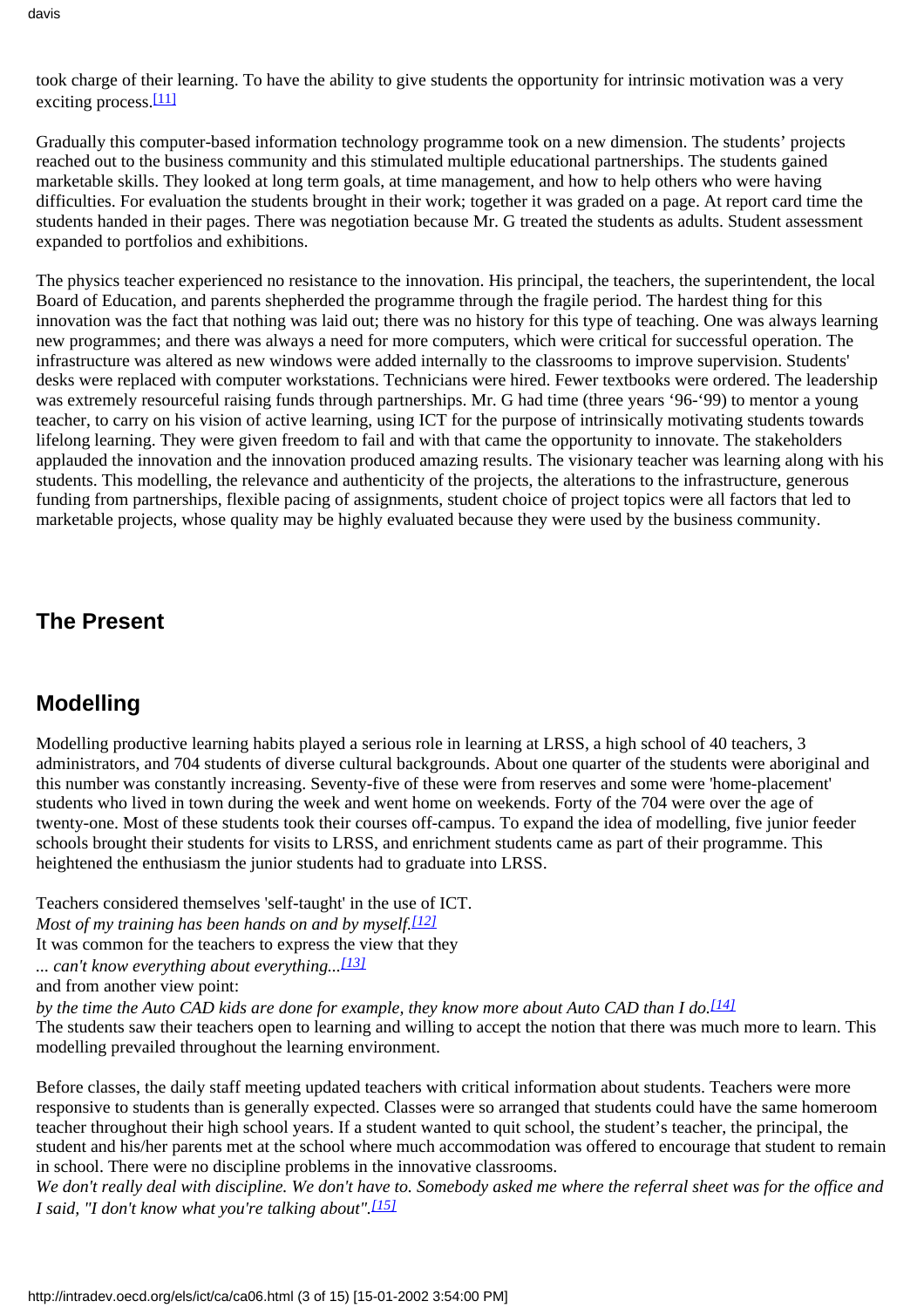<span id="page-3-0"></span>Of the one hundred and twenty students who graduate each year, twenty percent went to university, fifteen percent went to college or technical school and most of the remaining students entered the workforce or started their own business.[\[16\]](#page-14-3) The school hired former students in the technology area. These students demonstrated positive modelling with ICT.

<span id="page-3-2"></span><span id="page-3-1"></span>The principal took a strong stand for a student-centred school to promote individualized, active, project-based learning realized through ICT. He stated most of the teaching practices had 'arrived'.[\[17\]](#page-14-4) The research observations would prove this to be true. The same was true that thirteen of the school's fourteen goals had been realized[.\[18\]](#page-14-5) The principal's personal opinion statement was confident, supportive of the innovation, and totally respectful of his staff's ability to choose what was best for themselves and their students. It was a dynamic example of leadership and respect.

## **Technology and Its Uses**

The school was richly equipped with technology. There was one computer for every two students. Computers were employed in a wide range of other classrooms besides the two technology labs. The Technical English, Canadian Law, Skills for Independent Living, and mathematics courses were fully-equipped. Approximately 175 computers were in labs and 40 were accessible in the library. The other 110 computers were distributed among the classrooms. These computers were available to students from 8 a.m. to 8 p.m. daily with supervision. There was no filter on the system so the students were trusted.

Bill, the senior technician, told us he was going to a nearby city to train two technicians for a new call help desk being set-up in the server room upstairs. They will work in shifts covering 8 a.m. to 8 p.m. or so. They will support LRSS teachers plus the 8 feeder schools as well as the Internet service provider that Bill headed up for customers on the community ISP that was based in the school. A few years ago no one would provide Internet link-up. This service was then brought into the community by the school. It was hoped that the data based call centre, created by Bill in Access to log and track problems, would solve some of the lack of communication. Only 25 of the 430 modems in his ISP's modem pool could be handled at the same time by the telephone company's central switching office, which was probably due to the new competition. The phone company itself was now offering ISP service via a new T1 line. Bill was implementing plans for a high-speed point-to-point wireless Internet access with sixteen megabits. Three hundred community names were on the waiting list for this service. [\[19\]](#page-14-6)

<span id="page-3-3"></span>The school maintains a 300-station network with Internet connections, a worldwide two-way interactive video project, which allowed students and staff opportunities to interact far beyond the boundaries of the school. The school via the ITV interactive system offered numerous university courses. At present sixty-eight students were taking online courses.

The infrastructure had been altered to accommodate all of the labs. Parts of the interior classroom walls had been replaced with large windows allowing the two teachers to have a complete view of each other's classrooms. The layout of one of these labs is shown in Appendix A. It was an internal room approximately 30 ft. by 30 ft. with 20 banks of fluorescent lights. There were twenty-one computers in clusters of four plus the teacher's computer, his laptop, and two printers. In addition the room was networked to a colour laser printer across the hall.

LRSS was equipped with TV monitors in every classroom and a satellite delivery system, Youth News Network (YNN), for free in return for being allowed to show newscasts every day with ads in them. (At present this service was on hold due to a dispute about the advertisement.) The principal felt the programmes were well done with current relevant topics: school violence, homelessness, bulimia, etc[.\[20\]](#page-14-7)

<span id="page-3-4"></span>The superintendent commented in an interview that technology had completely reformed the teaching of mathematics. He went on to say that the Department of Education had contributed to a new way teachers teach using technology; they were strongly encouraging it as another tool. Teachers at LRSS chose topics from the provincial guidelines.

*People talk about technology in teaching....Critics would say this is a much less personal approach, but if you go into the classroom and look at where ICT is integrated the way it needs to be, what you see is more personal, more interactive encounters; they are partners.[\[21\]](#page-14-8)*

<span id="page-3-5"></span>This superintendent reported that he was in the school practically every day. He felt that the most innovative feature of LRSS was the teen-parent programme that teaches unwed mothers to be good parents as they obtain their high school diploma. Third year students took turns for three weeks staffing the nursery. They observed that teenagers were too young to be parents.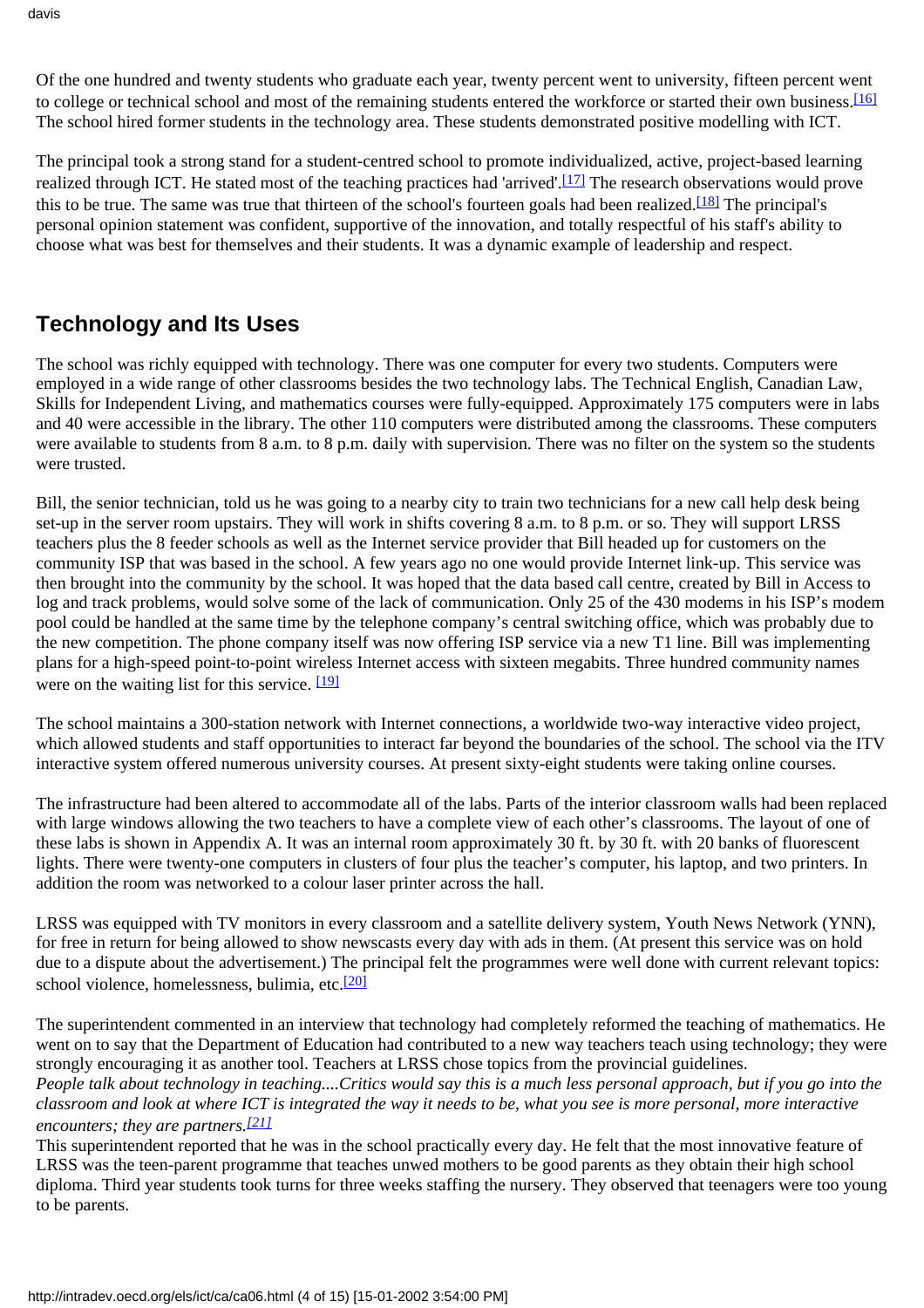#### **The Store**

The school provided a general store where students had the opportunity to learn sales, invoicing, stock-taking, and market analysis with ICT. The business department was putting into place a new marketing curriculum.

Graphing calculators that could be downloaded into the computer were used in the applied math labs. *Virtually everyone bought one[.\[22\]](#page-14-9)*

<span id="page-4-0"></span>The Physical Education department used heart-rate monitors that stored hours of data that were then uploaded to computer and analyzed to see the most efficient exercise of choice. This was motivating to



<span id="page-4-1"></span>students to pay attention to their health and diet.<sup>[23]</sup> LRSS was extremely successful in sports. During our visit, the senior boys' volleyball team, the Tigers, won the provincial championship. In the Life Skills course, Bridges, plus a wealth of information on careers were used. Complex equipment and a mobile computer were available for a blind student. Special Education students received extras individualized ICT support.

Other areas used ICT including the visual communications programme and geography. A key tool for geography was Geography Information Systems (GIS), including Geography Plotting Systems (GPS). The music programme used such programmes as CakeWalk, Band in a Box, and Sibelius. One of the school's goals was to develop a sound recording studio. This would lead to further integration of subject disciplines and community projects recording local music groups. In the music lab after a video entitled, Understanding Midi, we observed four students start to work on their projects.

ICT at times can be tedious and time consuming. For example:

*After video, kids start work on their projects. I watch one boy who has plugged a drum machine into an amp in the teacher's office/minilab and is experimenting with different drum sounds and rhythms, playing electric guitar along with them. He improvises on guitar, and appears to have considerable skill. He uses Sound forge software to record guitar tracks digitally, then he plans on adding a drum track, but he is not sure how to do this. He showed me how he played some music into Sound Forge and how it automatically transcribed it into a score.*

*He realizes he needs a memory card for the drum machine to record his rhythm track, but it doesn't have one, so he will have to record the drum track on the computer. After several minutes of trying different rhythms the teacher suggests that he try recording something to see if it works, to learn the process; she seems to feel he is 'dawdling' a bit. He asks her if he can play guitar right into the Sibelius software and get a score transcription. She tells him that she thinks so, that her predecessor told her it could take the analogue signal. He opens up Sibelius. Despite being connected from guitar to amp and then from amp to computer he is not getting any sound coming into the computer. The teacher helps him correct a patch cabling problem – they needed a different cord between the amp and the computer as the old one was faulty. Now the guitar can be heard out of the computer speakers. He starts Sound Fusion to record the drums. It isn't clear why he is using 2 pieces of music software at the same time. He doesn't get too far with recording the drums. The teacher suggests he should look at the software manual[.\[24\]](#page-14-11)*

<span id="page-4-2"></span>The Director of Research and Technology told us that both ICT and learning goals are set and measured twice yearly. One goal was to offer virtual courses in the future. At present it was a priority to expand online courses beyond English Tech Communications and History 30. The online students in these courses e-mailed their teacher every Friday to list their accomplishments. There was an online form for this, designed by one of the online teachers.

<span id="page-4-3"></span>*My own personal view is taking it a little more online where students can access it from outside the school building, and then be able to come in from time to time to do up-dates and things like that, and I think we could open it up and grow the area a lot more by doing that[.\[25\]](#page-14-12)*

As an adjunct to the high school programmes, sixty-eight students were taking online university courses through LRSS's interactive video/television system. Each course has three hours of class time a week and because the modem was only 56K there was no video conferencing, only data sharing. Audio was two-way with microphones for students to ask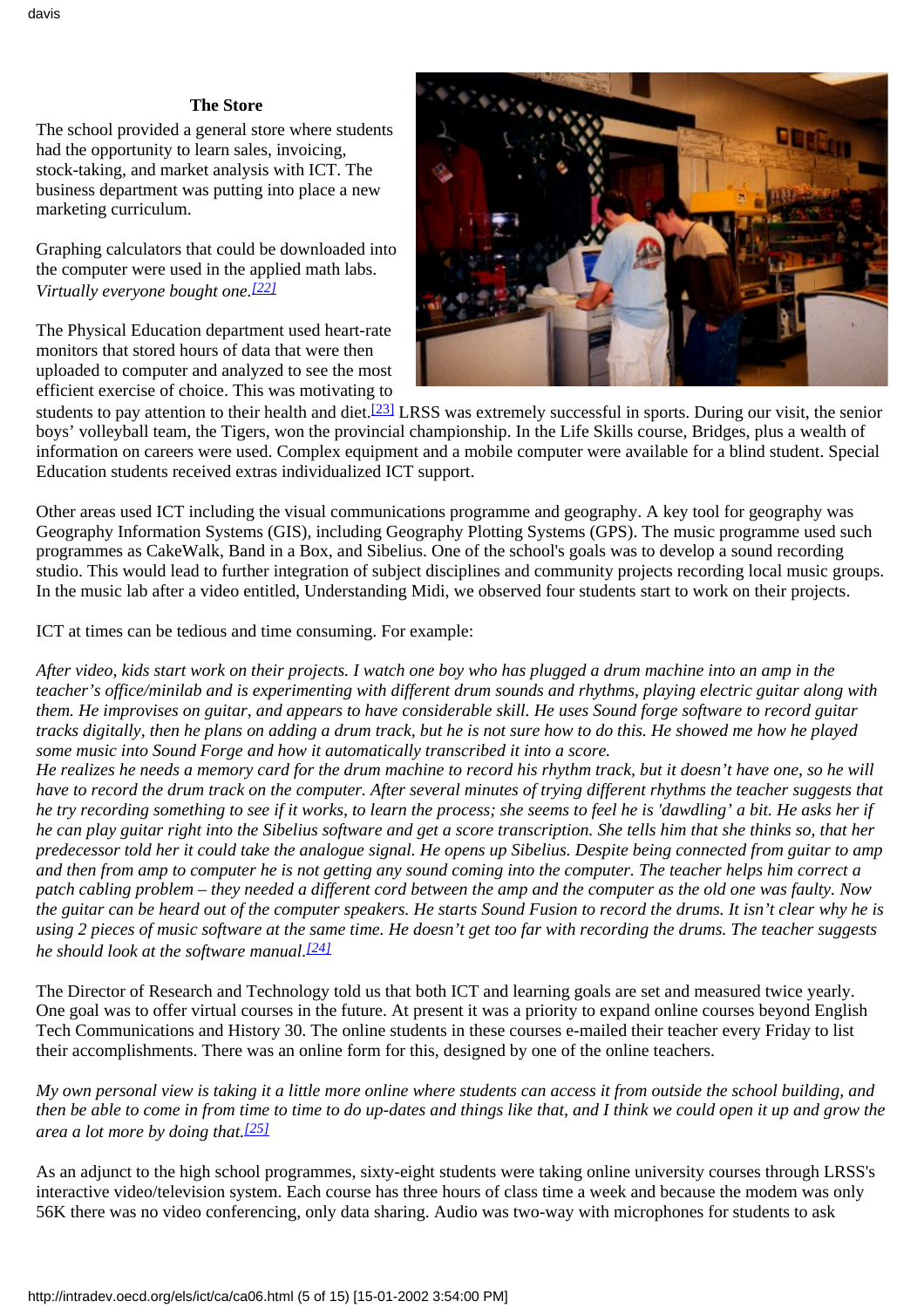questions. They could see the professor's computer screen on the big monitor.

Another of the school's goals was to expand the use of GradeView, a computer-based reporting system that facilitated easy reporting to parents by e-mail every second Friday. For students lagging in an assignment, a Friday weekly report went home. Feedback from both parents and teachers had been positive. The school was planning to offer a space-science option in 2002.

## **Class Management and Pedagogy**

<span id="page-5-0"></span>Several classes at LRSS could be called innovative in that students worked independently with technology, pursuing projects that were highly personalized; e.g. The Canadian Law class observation also the Technical English class observation[.\[26\]](#page-14-13) In both classes whole-class input did not exceed five to ten minutes. Students operated the twenty plus computers with quiet collaborations. Teachers dialogued with students regarding their work. Students moved about freely within the room and beyond.

In the Tech English classroom the teacher assigned the overall topic chosen from the provincial curriculum: 'Design and Implement a Personal Portfolio.' The students were working on this topic for several weeks. They were going over preparations for their interviews at the district offices next week. Volunteer-parents acting as a pseudo-hiring committee were to interview them. The teacher discussed the things that they needed to do to prepare before, during, and after the interview. They brainstormed and then they returned to independent work on their portfolios.

<span id="page-5-1"></span>In the Canadian Law class we observed evidence of short, whole-group instruction and long periods of individualized project work. The students were very focused on their projects and when the teacher left the room for five minutes, behaviour was good[.\[27\]](#page-14-14)

The fastest computers, 700 MHz, were found in the technology labs. Different courses were offered here to four grade levels of students in a competency-based model. This was the first year that the Grade 9 students were able to take Basic Technology Applications (BTA). In one timetable block, a technology classroom offered five courses to fourteen students who were at four different grade levels. The five courses were Photo Shop, Illustrator, Flash, Page Maker, and Dreamweaver.

#### <span id="page-5-2"></span>*Most of the students have Power Point when they come*<sup>[\[28\]](#page-14-15)</sup>

to school, the tech teacher reported. The other tech teacher had 21 students working on 9 different courses at four grade levels. As well as Basic Technology Applications, he had CAD, including advanced CAD, a Web Page design course, Multimedia, Authorware, Premiere, Flash, Corel Draw or Illustrator, Desktop Publishing, Advanced Desktop Publishing, and Robotics.

<span id="page-5-3"></span>Both technology teachers thought that what was innovative about their programmes was that they connected the students to the business community to create real purposes for the students' projects.<sup>[29]</sup>The teachers agreed that this introduced students to adults beyond academics, resulting in highly motivated students.

Many of the courses were ongoing in the room at the same time. Some students were from different grade levels (9-12). There would be a short tutorial for the Introductory course and occasionally a small group would be withdrawn to receive some instruction but generally the students worked independently. There was evidence of team-teaching in the tech labs. They were highly collaborative and often conferred about the evaluation of a student's project. If a student disagreed with an assigned grade, the teacher would recommend getting a second opinion from the other tech teacher. Teachers played multiple roles within the school in addition to teaching their assigned subjects, e.g. hockey coach, soccer coach, volleyball coach organizing a school trip, directing the school musical and mountain bike club director. The extracurricular activities were demanding. One teacher said that teaching in the tech lab was an easier way of teaching. This allowed him to have some energy as hockey coach early in the morning.

During a technology lab observation eleven boys and one girl worked on projects at their own computer. One boy struggled to download a MP<sub>3</sub> music file to include with a short digitized video that he was working on. He wanted to convert it so that Adobe Premiere would be able to play it. He solicited the help of the teacher who could not get it to play either. A second student overheard the discussion. He told the teacher that the  $MP_3$  file was not a music file but a Playlist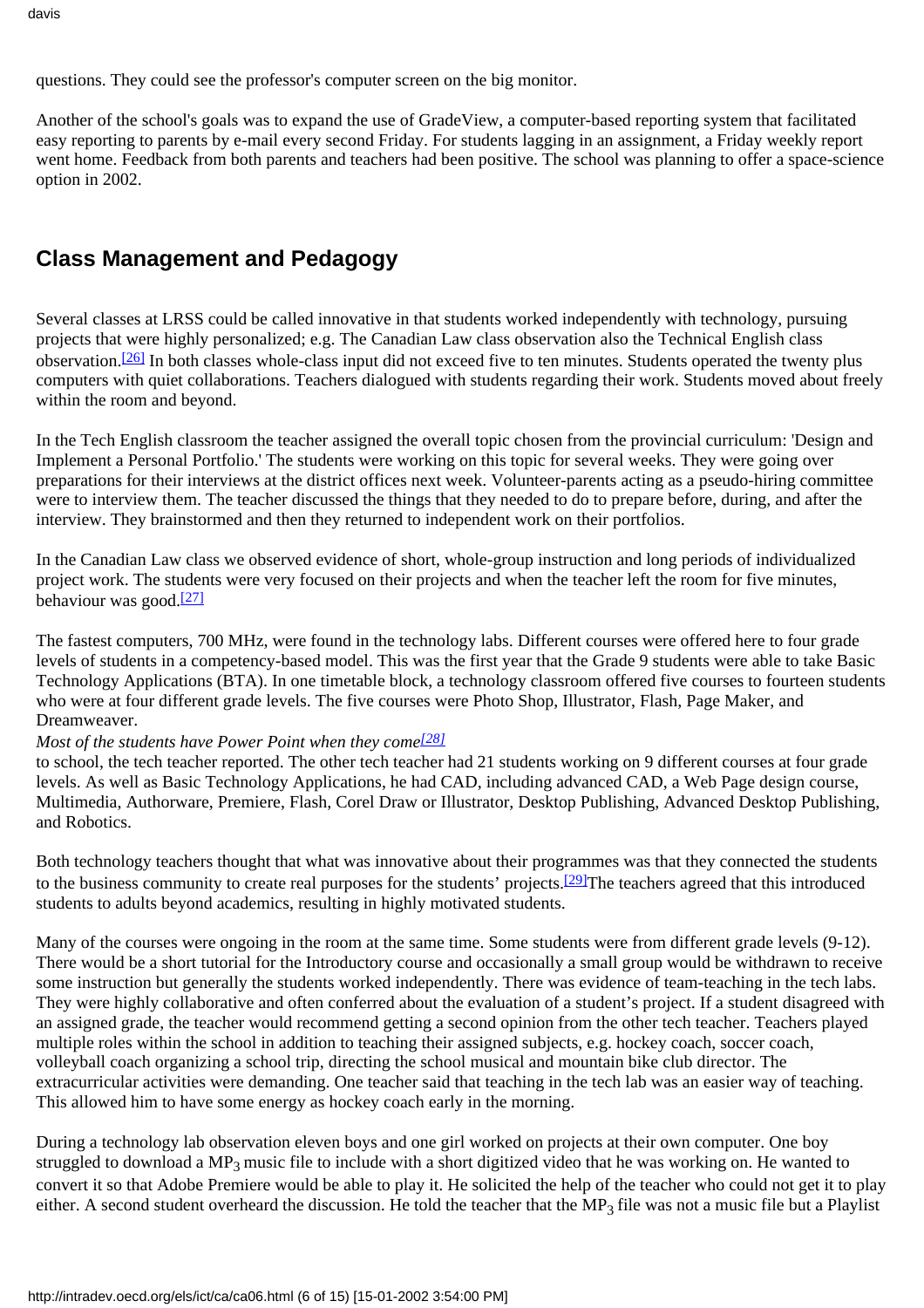file used by Winamp. They eventually found the right  $MP_3$  file but the conversion process crashed the computer. The teacher was able to open it with the Authorware software, and posted it on the server. The boy with the video project (a ski jump over a short ramp with exploding fire) played the clip with music. Later on we saw this student work with a video overlay by using a blue screen. Later observations showed he was going to video a group of kids lip-synching the Moffats doing a version of 'O Canada'. He wanted to overlay the sound. He discussed it with his teacher who suggested a secondary window in the corner of the main video using Premiere. The student was enthused.

*One boy is building a set of pages for a web site tutorial on fire fighting and has gathered the research. He is using Photo Shop to create. The actual Website was being generated using Authorware...He started in September and has been spending about an hour a day on it*

<span id="page-6-0"></span>*Once you click on the link, getting what you want to stay and what you want to go away,— that's the hard part, he mentions. The teacher explains to the student what he has done incorrectly and how to correct it.[\[30\]](#page-14-17)*

**Trailer Welder / Autosketch Designer**



Trailer Welder and Autosketch Designer In the labs students played an active role in their learning and contributed to the design, direction and evaluation of their projects. Here was a new role for most students to play. This 'carrot'

provided considerable intrinsic motivation. There was a noticeable difference between the attention-to-task in the classrooms where students were individually engaged in pursuing their own tasks, and those where the students were attending to teachers offering instructions or lecturing. It was an expectation that a third tech lab will need to be added in the fall. Students were recognizing that they had a responsibility to pursue something in school that would prepare them for a career, and they understood that the school could provide this service. Small group collaboration was spontaneous. Heterogeneous groupings occurred in the project-based classrooms but these groupings were selected by the students themselves. One team of two students designed and constructed a trailer to carry two canoes and two mountain bikes. This trailer was to be sold to a teacher on staff when completed. One student took us down to the shop to see where the metal would be welded. The designer and welder negotiated with the teacher as to where the joints would best take the stress that a trailer might endure. The co-operation illustrated the true integration of ICT in student projects.

#### In an interview with one of the innovative technology teachers he described his pedagogy.

*Typically the method of instruction is they (the students) will do a tutorial and then they'll do a canned assignment. It's sort of like a test at the end of the tutorial and it covers in the skills that they've done learning, the tutorials and the assignments that we assign them; then they always get a choice project using that software. And that's where their own initiative comes in. They're for doing it themselves and picking something that they want to do and really taking ownership over their assignments*. [\[31\]](#page-14-18)

#### <span id="page-6-1"></span>Another technology teacher responded:

*I would say getting students involved with the community and having people come in and say,' I need this done. Can you make me some posters for our curling bonspiel?' or 'Can you make me some programmes for the hockey tournament?' And I say,' Yes, we can do that but you have to talk directly to the student'. And I just oversee it and the student actually makes the phone calls and 'Can you give me information on this' and this. And they come in and chat with the student and the student gets to talk to real people, not just to me[.\[32\]](#page-14-19)*

<span id="page-6-2"></span>*Sometimes we evolve the projects, because the kids think they're done lots of times; and we say, ' This is okay but it could be better if you did this.' And they learn that right off, and we say, 'You're almost done. And this, this, and this needs to be done, and you'll get a nine when you do that out of ten and this you'll only get a five and I won't accept it, so you have to*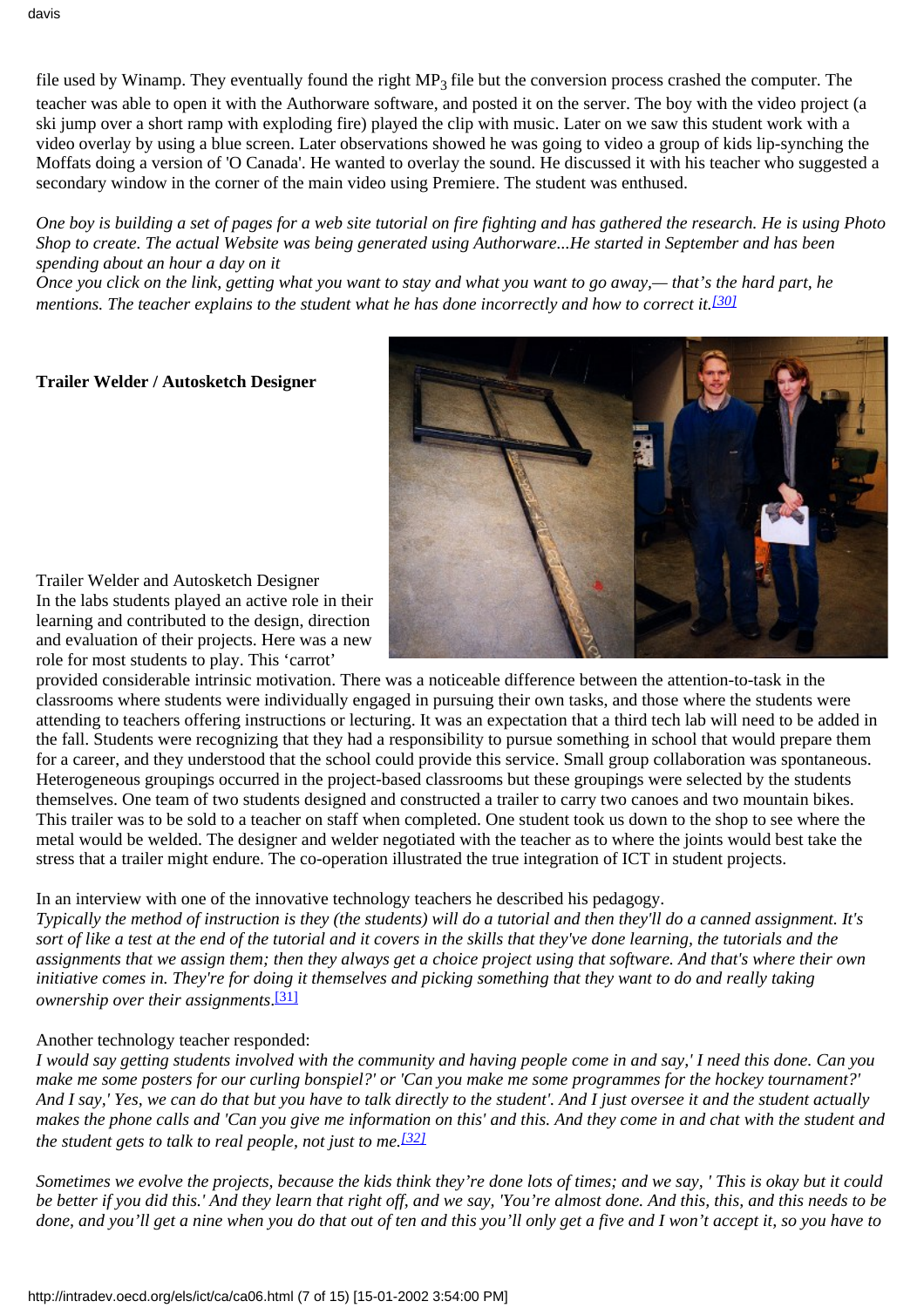<span id="page-7-0"></span>*do it.' And they just do it any ways because they want to do better.* [\[33\]](#page-14-20)

#### **Ecology Classroom**

The Ecology programme also became highly involved in business partnerships. These relationships provided authentic reasons to do good work. In a small community such as Swan River the social contacts broadened the students' knowledge of the enterprise system, and gave them numerous opportunities for leadership as they met adults in real careers. The wide array of personnel helped students to direct their own career planning, making the curriculum more meaningful, and instilling a sense of responsibility and citizenship



## **Professional Development**

<span id="page-7-1"></span>Teachers were generously supported in professional development. Upon request they could have a consultant in their classroom for one week. Attending conferences gave teachers new ideas and increased energy. For the past three years the technology teachers had gone to the Rural Forum in Brandon. Their school was paid \$5000 to produce a CD for the Rural Forum. One technology teacher organized 15 students to make the multimedia production which was 'excellent'. <sup>[\[34\]](#page-14-21)</sup> The innovative teachers offered ICT workshops that recovered much of the professional development expenses; e.g., \$1500 from a Toronto ICT conference.

In an interview with the principal, he mentioned that his philosophy is 'academic freedom'; he saw teachers as the experts in the classroom. He left much of the control in their hands. Here his freedom and trust were in action. Little funding was coming through the regular routes. But much was gained from networking with industry, i.e. Northwest Soil Management, Louisiana Pacific, Spruce Products, Ducks Unlimited, to mention only a few. Most teacher professional development for integrating ICT was acquired through mentoring, Just-in-Time mini-workshops, self-teaching, some professional development offered by a hired consultant, and some opportunities for teachers to attend ICT conferences. The principal's goal was

<span id="page-7-2"></span>*... help students set the vision for where they are going. [\[35\]](#page-14-22)* He led a community school with real life projects.

# **Funding**

The principal revealed high priority for ICT. The following covered the spending over the past two years:

- Hardware \$340,000,
- $\bullet$  Software \$40,000.
- Staff Development (ICT) \$40,000,
- Maintenance \$160,000,
- Staff Salaries ICT  $$180,000$ <sup>[\[36\]](#page-14-23)</sup>

<span id="page-7-3"></span>Of these funds in one school year, \$255,000 had been grants, mainly from industry —a phenomenal amount. Some of the ICT projects included the development of online courses. Human resource grants and others, such as, Career Start have been helpful. The tech courses, visual communications, ecology, auto mechanics and food services were considered vocational. In these courses the school was given higher grants per student. The principal told us that we would be 'blown away' by their budget and we were.

The main problems with the innovation were as follows:

- Funding the innovation and technology, (The leaders seem to have overcome this.)
- Maintaining the innovation and technology, (It was running smoothly at present and more technicians were being hired.)
- Professional Development for teachers for the innovation and technology, (This was adequate.)
- Professional Development for teacher-student dialogue. (The teachers managed very well in this area, However,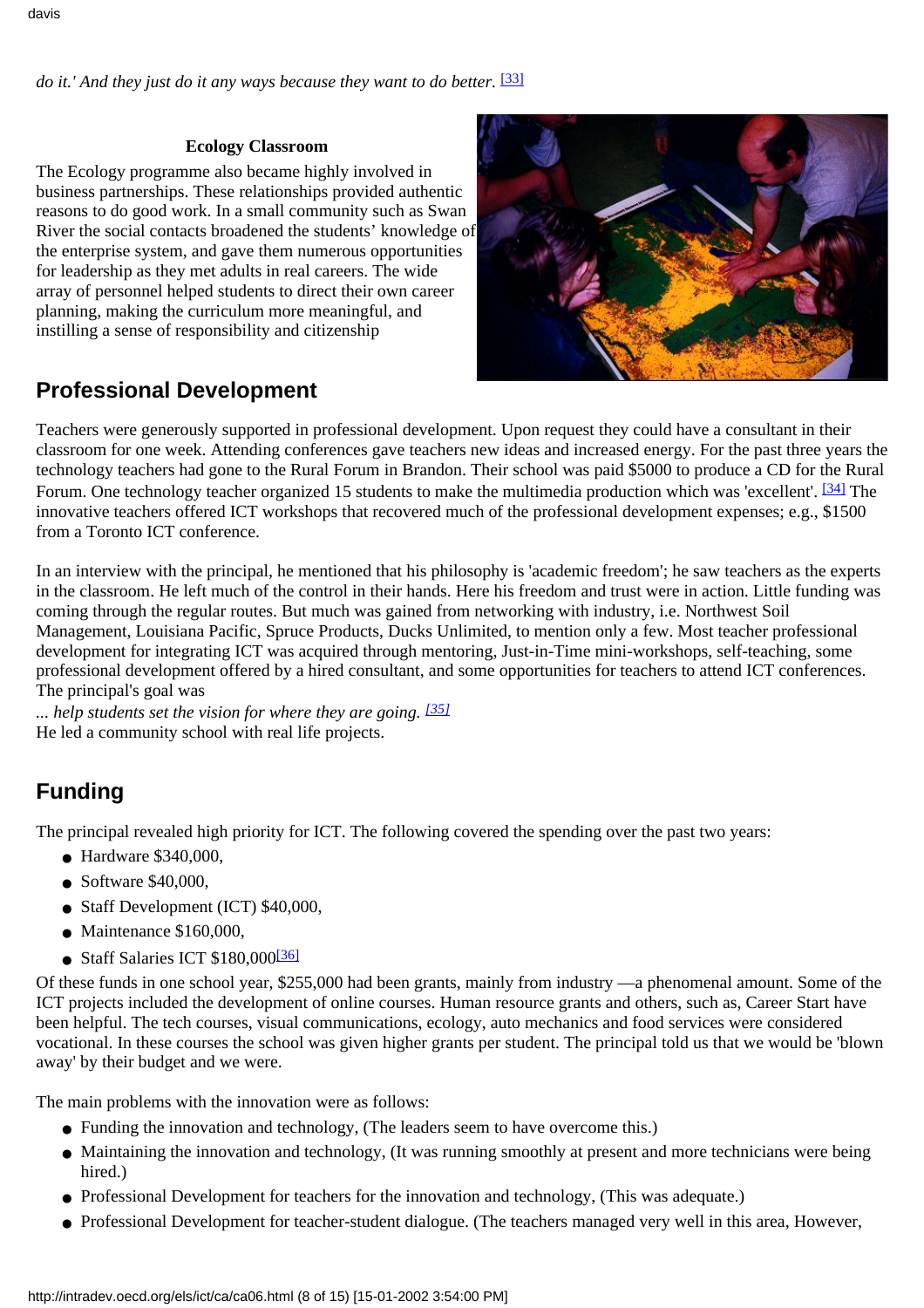there was always room for improvement.)

- Unanswered questions,
- 1. Did conversation and innovation work simultaneously or was conversation the antecedent to acting upon innovation?
- 2. Did teacher-student language change when the teaching practice was altered?
- 3. How will the innovation be modified further?
- 4. What will be the impact of online teaching?
- 5. Does this approach meet the needs of all students?

## **Main Hypothesis**

## **1. Role of technology in educational innovation and improvement**

The driving-force behind the innovation at LRSS was not technology, but rather it was the dream of an experienced physics teacher to intrinsically motivate his students to want to learn. He felt no matter how well-prepared he was for his lessons, something was missing. His students seemed to be waiting for him to quit talking. An interesting phenomenon occurred. At this time the provincial government was promoting a 'hub' for electronics. The physics teacher with the support of the principal was liberated half-time to pursue this thrust. Since he was not competent in electronics, six computers were introduced as part of the innovation. He saw the students gravitated toward the technology. He remained in his room at lunch and the students worked over their noon-hour. The intrinsic motivation seemed to be catching hold. The programme expanded to 36 computers. A key point in this scenario was that the new teacher taking the physics teacher's place told us that his mentor never raised his voice and moved quietly about the room collaborating and assisting the students.[\[37\]](#page-14-24)

<span id="page-8-0"></span>The limited number of computers did create some problems at first, but the administration focussed on solving this need by increasing the number of computers at every opportunity. It was the teacher's strong desire to invite the students into relevant life-long learning. The present programme could not exist without adequate ICT. In the beginning, little pressure was placed upon a staff member to join the innovation. A laptop was only given to any teacher who asked to have one. The innovation moved forward from staff and student demand.

# **2. Diffusion of the innovation**

<span id="page-8-1"></span>The diffusion of the innovation followed the traditional patterns for the innovations, as outlined by Rogers.<sup>[38]</sup>Certain characteristics lessened the resistance to change.

LRSS was the only secondary school in the school division. In this way a precedent was not set and the school would not pose a threat to other schools.

The small community wished to retain its young people, so much effort was behind staying current.

The school has enjoyed a strong student-centred leadership that has radiated throughout the school. The leadership has sustained and attracted teachers of like-mind. <sup>[39]</sup>

<span id="page-8-2"></span>The administration was extremely resourceful in securing an important level of funding to promote and maintain the innovation including the ICT that allows it.

- 1. The teachers were given generous professional development funds. The technology teachers gained \$5000 for each of three years by producing a CD. They also gave workshops and were reimbursed. The administration encouraged professional development.
- 2. The school gained extra funding because it was both a vocational school and an academic one.

## **3. ICT implementation outcomes**

Successful implementation of ICT has depended mostly upon the school leadership and the resourcefulness of the critical mass.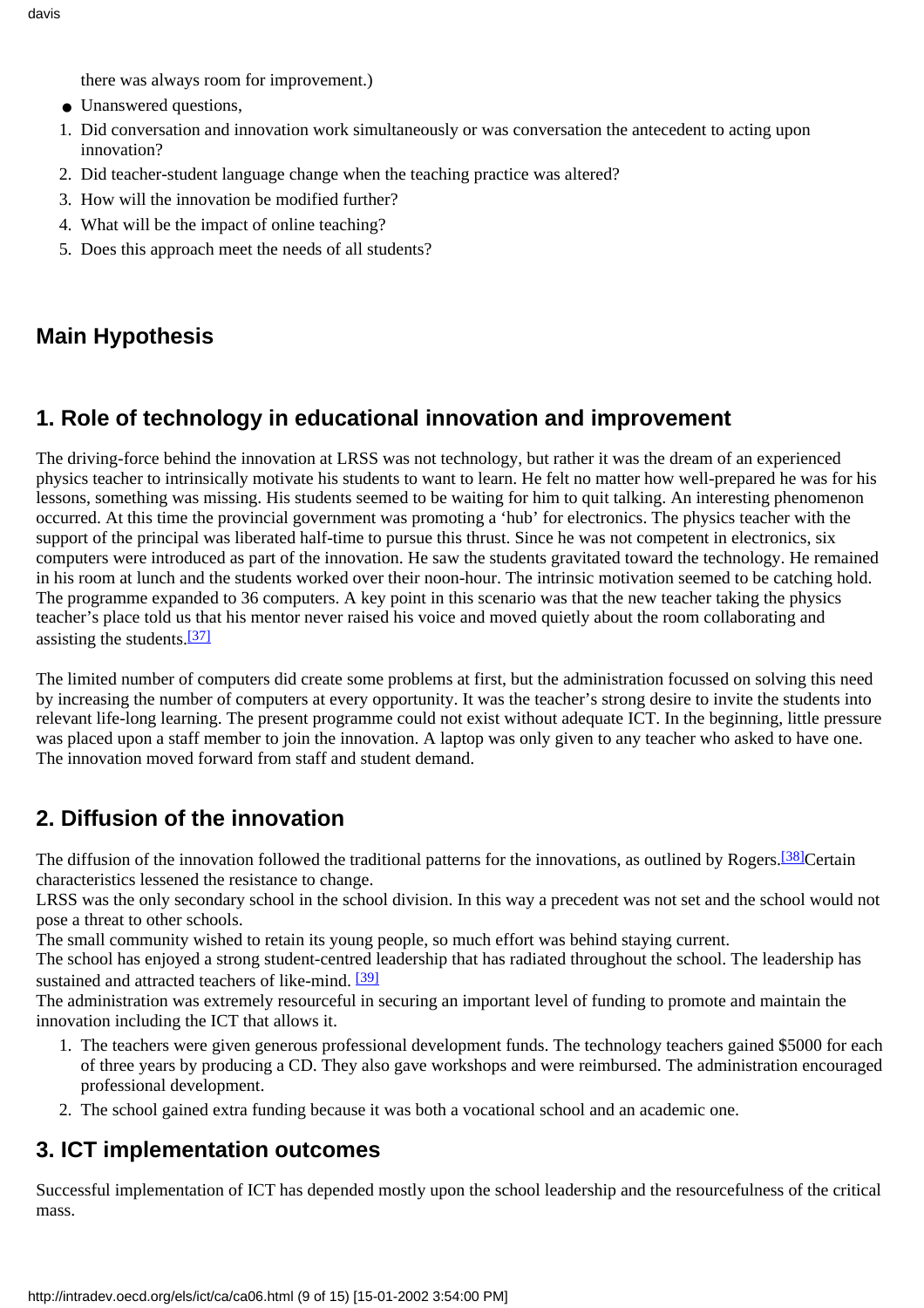*A few years ago we developed a critical mass of people who had embraced technology as a learning tool and once you've embraced that you can't turn back even if you want to[.\[40\]](#page-14-27)*

<span id="page-9-0"></span>One step cannot be overlooked. The dreamweaver of this innovation was given half-time release-time by the principal to pursue his dream. He worked out the problems. A team came together to raise funds to expand the innovation, and school structures were significantly modified,—Internet hook-ups, new windows, desk removals, ICT work stations were added, etc. Successful implementation of ICT depended on staff competence to work together. The innovators half-time teaching load gave the dream-weaver time to crystallize and develop his vision.

## **4. Differentials in academic performance**

All students have equal access to computers, but not all students are passionate about using them. In an interview with the two technology teachers they concurred that one or two students in each class seemed to lag behind in ICT, but by the end of the semester they were usually 'on board'. The homes are middle to lower income, some small town and rural, with a large aboriginal enrolment (20%). A Sapotaweyah Cree student won a computer plus a \$1,000.00 award for her essay on "Why is Information Technology Important in Education and Career Aspirations?"<sup>[41]</sup> During a interview a parent reported that she saw,

<span id="page-9-2"></span><span id="page-9-1"></span>*a confidence and a willingness to try new things in the technology area ... Technology is changing constantly, but I think we're preparing them for change ... they're very comfortable and confident with it.<sup>[42]</sup>* 

It was difficult to say if ICT was widening the gap between advantaged and less advantaged students. It would seem obvious that the gap would be increased between those who can function with independent learning and those who need to be constantly directed. The atmosphere in the school indicated that the students felt they were being offered something that would be useful for them as they moved forward. They demonstrated a refreshing variety in topics for their projects. Technology offered them a window from which to fly.

## **5. Academic standards**

Successful implementation of ICT will lead to the same or higher academic standards in spite of the low quality of many ICT materials. At LRSS no expense had been spared to provide the highest quality software to accompany the 325 computers that were constantly being updated. The technology director was aware that the hardware and software were consumable products and funds must be available to keep the innovation functioning. The quality of the students' work was exciting. The fact that evaluation now rested more upon portfolios and exhibitions and less upon examinations was an invitation for students to try their best. It was interesting to note how often in the interviews we heard that some of the students knew more than their teachers. Perhaps most impressive was the intensity with which the students worked, and the fact that, there were no discipline problems in any of the individualized project-based classrooms. These students appeared to be intrinsically motivated with a desire for critical, relevant learning. The quality of their projects manifested their commitment. Both technology teachers thought that what was innovative was that they connected students to adults in real careers resulting in highly motivated students. The fact that their projects were used by the business community spoke to their quality. Modelling, administrative support, authenticity, accessible, high quality ICT in functional rooms, skilled conferencing, and ownership of the projects all led to high academic standards.

## **Projection to the Future**

## **Sustainability**

At present the infrastructure was operating smoothly at LRSS. The physical school alterations of adding windows, etc., made working together more effective. Funding, through the resourcefulness of the staff seemed to be adequate to maintain both the innovations and ICT. The key teachers were young and most likely to remain for some time to secure the programme and to train subsequent teachers if the programme developed as has been predicted. The principal is the key player. He will be approaching retirement in three to five years, but the Board of Education was well aware and most supportive of the direction the school was headed. It would seem obvious that a person from within the school, i.e. the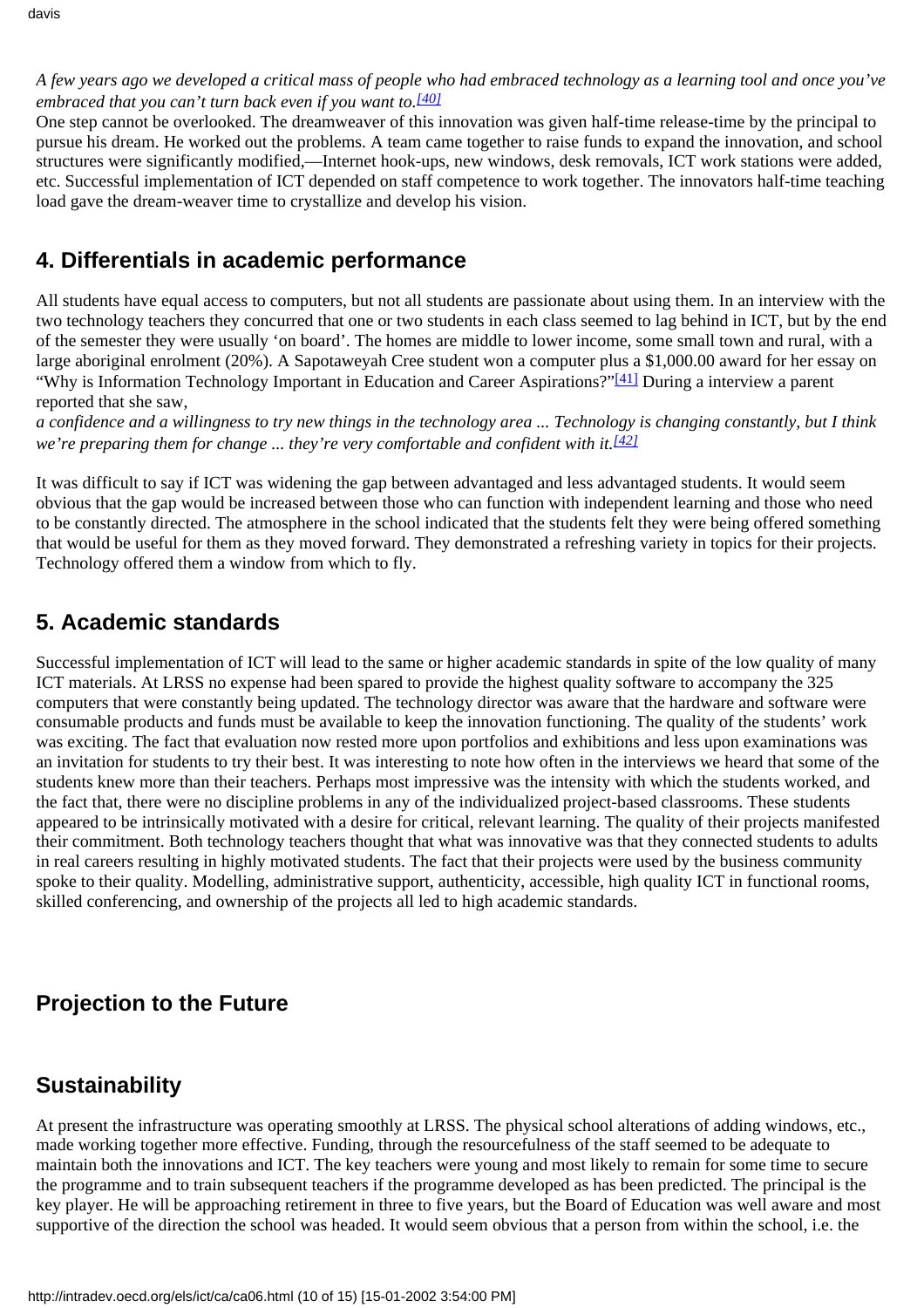davis

vice-principal and technology director, might be principal-elect. He was a dynamic, creative force within the school, driving the innovation.

The teachers seemed to be one hundred percent behind the innovation. Equity of funds for staff was not a problem. Even in the Teacher B interview, where concerns regarding excellence being a higher priority than the innovation and ICT, there was a strong and definite statement of deep respect for the direction the innovation was taking. The hesitation here was not an indication of an unresolved problem, but rather an overture to evaluate the innovation to see to what extent the standards were altered.

<span id="page-10-1"></span><span id="page-10-0"></span>The school technology goals placed a responsibility upon each teacher to develop his/her own goals for technology use. Although two-thirds of the teachers rated their ICT ability as good, some of the teachers had not moved beyond simple ICT communication skills. Their positive outlook indicated that most of the teachers were comfortable with ICT; however, the analysis<sup>[43]</sup> revealed that they would need extensive in-servicing to be equipped for an expansion of the innovation to a broader range of classrooms. The visionary's dream of intrinsically motivating students had been embraced by the 'critical mass'. The programmes that have evolved here reflected the growth in co-op programmes. In 18 years there has been a 20% increase.<sup>[44]</sup> These have enhanced the breadth and relevancy of curricula. Lakeview's diverse, multi-ethnic community has thrived on exposure to a wider array of realistic career possibilities. The innovation at LRSS was a highly valued programme in the community. The community approved of the educational thrust, trusting one's children to manage their own learning, giving students freedoms and controls. Because this high school was the only one in the division, it did not pose a threat to other schools. One critical variable was that the visionary who set this innovation into motion also trained a young teacher to take his place. The former's great skills cannot be measured.

# **Transferability**

It might be possible to transfer this innovation to another site with the following in place:

- individualization.
- lack of time constraints for students,
- contacts with community partners,
- teacher-student conferencing,
- modelling,
- release-time for teacher training,
- peer to peer teaching,
- generous funding,
- adequate ICT,
- a technology director with creative expertise,
- a principal with caring, dynamic leadership.

<span id="page-10-2"></span>*It worked wonderfully. I would say 90% better*..[.\[45\]](#page-14-32)

# **Appendix A**

## **Sketch of Tech Lab**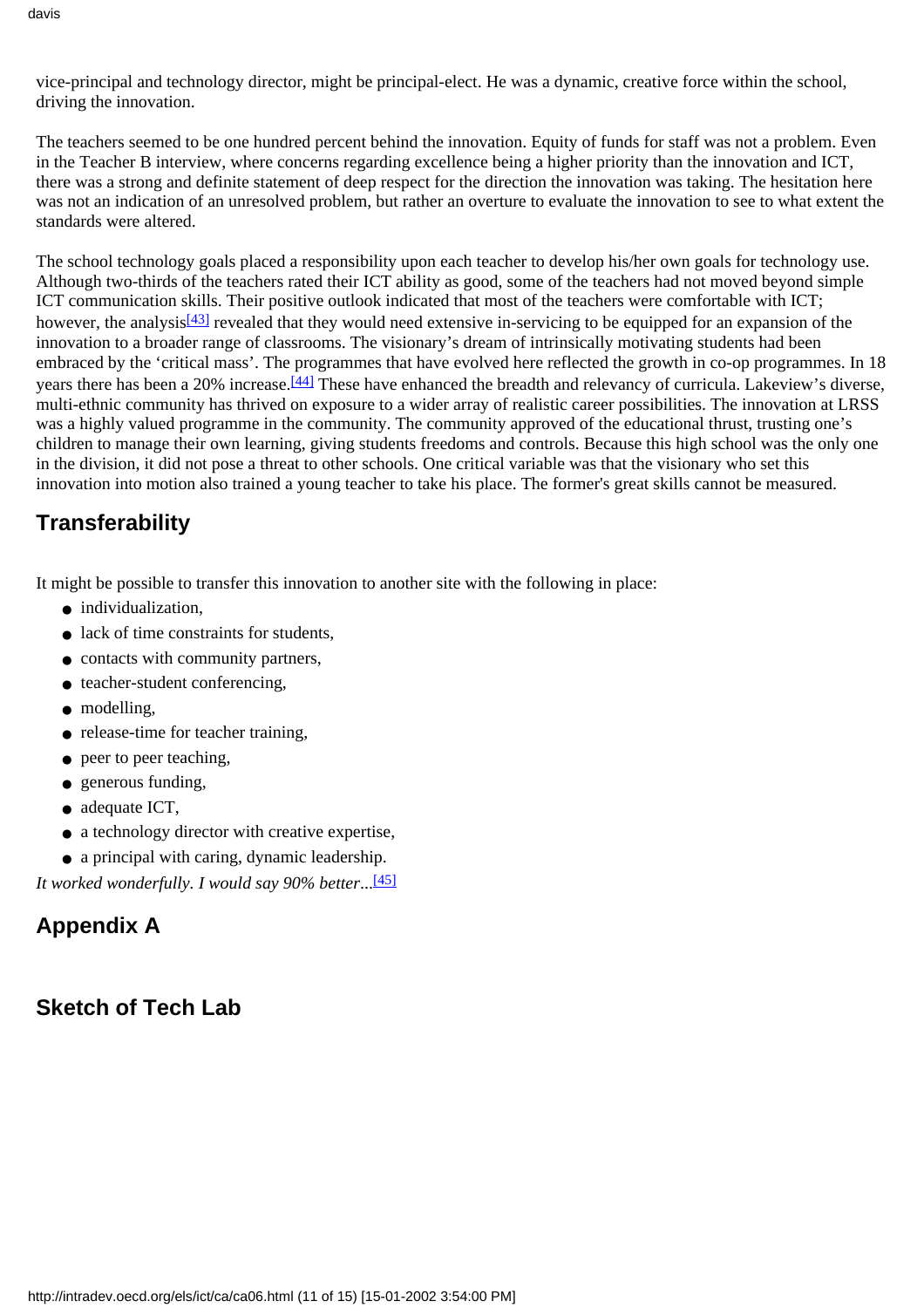

C - Computer

## **Tapes, Transcriptions, Observations**

- 1. Taped and transcribed interviews (10): includes, principal, superintendent, technical director, 5 teacher interviews, parent, students,
- 2. Random tapes: on tours, informal talks,
- 3. Conversations: Cam's tour; chat with principal at Board meeting (2); Bill, the technician
- 4. Classroom observations: (23 in total)
- Nov.28: Technology rooms; BTA Lab; Technology Lab; (see sample of language encounter following in Appendix B),
- Nov.29: Tech English; Learning Resources Centre; BTA; Ecology Lab,
- Nov. 30: Skills for Independent Living; Tech English; Interactive Satellite Room; Tech labs; Resource Centre; Ecology Lab,
- Dec. 1: Music Room; Gym; Music Room; Tech Lab; Multipurpose Room; Math; Math.

## **Appendix B**

## **Language Encounter**

In this observation the language encounter reveals how the teacher transfers to the student ownership of his/her learning. Below is an excerpt from the technical lab observation:

*Nov. 28, 2000. 9:30 a.m.: Twenty-one students grades 9-12 (Grade 9's are allowed to take BTR) work at a variety of courses. The room is quiet except for a very soft mumble of voices. The teacher moves about leaning over the students to*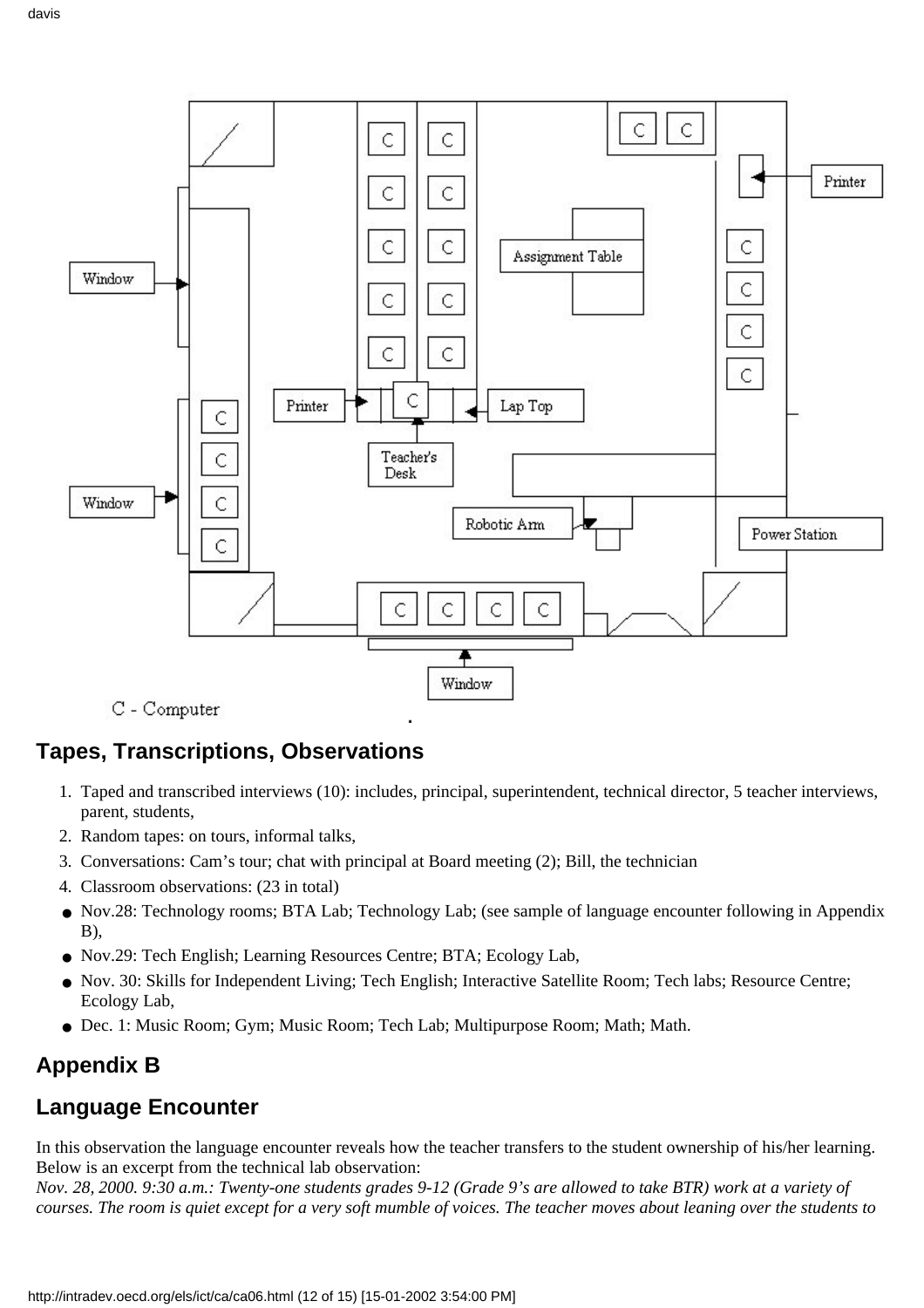*point out or comment. There are some chuckles. Student A: But that's an old one. Mr. M: Look again. Student A: But I draw like this. Oh. Oh? The barn seems about this long. Mr. M: I've got a level on it. Do you guys.... So what are you going to do?* (The conversation is interrupted as another technology teacher enters) *Student B: I've got to talk to you. (Mr. B. acknowledges the student's overture and sets a time to see him.) Student A: Sometimes you can't see what's going on. It's kinda hard working like this. (Student A: continues to work. He's chewing gum softly and he's very intent.) Mr. M: When you go to the Web you see little things moving around. What are you on now? You just have a couple of weeks left before Christmas to get this done.... What about this though? You have these things. Have them in blue and you can keep them on the screen all the time. Student B: I want them in.* (This student takes over the keyboard) *Mr. M: I like the idea of the shapes.* (Two clusters of students are now chatting. The group now including Student A has three in it. Student B works on, on the project) *Similar dialogues follow during the one-hour observation.*

In this short scenario the flexibility of the teacher-practice was evident. Groupings were fluid. No direct whole class teaching took place. The students and the teacher offer a variety of language functions in their collaborative construction of meaning. More than half of the teacher's utterances were in the top three levels of the functions of speech showing the greatest concentration to be questions (heuristic). The outcome of this was that Student B made an instrumental statement "I want them in." moving the direction of the project forward. Through the teacher's nudging the students took ownership for managing their own learning and work. In traditional teaching practice the teacher dominates the language utterances. Nudging usually entails warnings to the whole class. Compliments ("I like the idea of shapes.") usually take the form of general praises such as, "good work". In traditional classrooms they are rarely specific and usually address a whole assignment rather than one feature. As well the teacher spends time in the traditional classroom quieting the students down and policing the room. Here the students monitored their own behaviour.

|                                | <b>Utterances</b> | Mr. M, teacher | Students $A \& B$ |
|--------------------------------|-------------------|----------------|-------------------|
| <b>Reflective Speech</b>       | Imaginative       |                |                   |
|                                | Informative       |                |                   |
|                                | Heuristic         |                |                   |
| <b>Social</b><br><b>Speech</b> | Interpersonal     |                |                   |
|                                | Personal          |                |                   |
|                                | Regulatory        |                |                   |
|                                | Instrumental      |                |                   |

## **Chart for language sample**

**references[\[46\]](#page-14-33)**

## <span id="page-12-0"></span>**A summary of ICT practices survey for teachers**

- 1. About two-thirds of the 32 teachers (out of 38) who completed the survey felt very comfortable to
- write a paper
- search for information on the www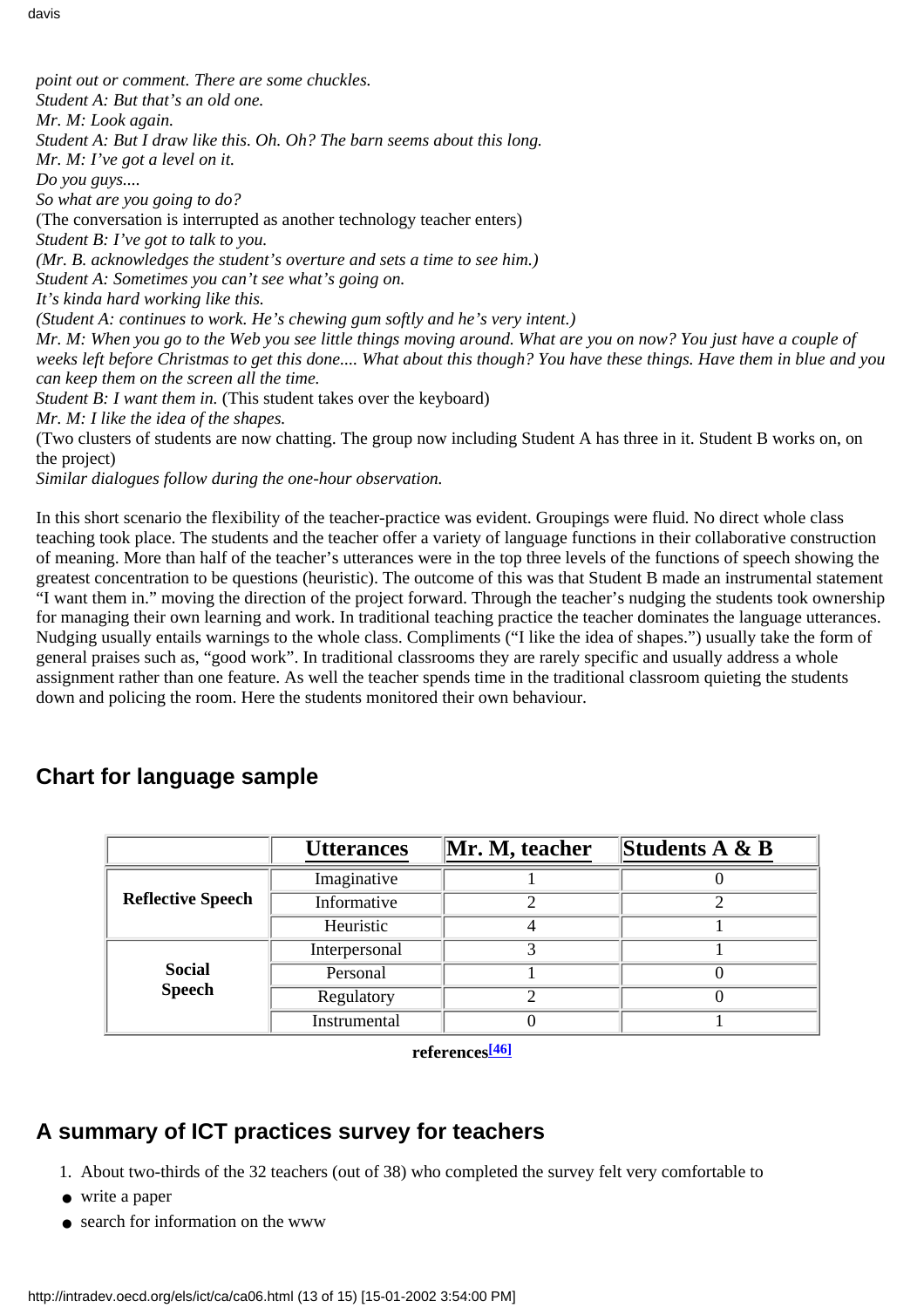- send and receive e-mail
- 1. Programming (i.e. use a programming language to write a programme) created concern for 25 of the 32 teachers. They were "Not at all comfortable."
- 2. Two-thirds have never created a web page, used a computer to play a game or joined in online chat.
- 3. Two-thirds rated their ICT ability as good.
- 4. One half the teachers said they used a computer several times a week at home.
- 5. Involvement as teacher or student in a virtual course through the Internet was beyond most teachers.
- 6. Involving their students in collaborative learning over the Internet with other students was beyond most teachers.
- 7. About two-thirds had never:
- made changes in hardware
- updated a programme
- recovered a damaged file
- created a web site
- developed a data base

## **Appendix C**

- 1. Student progress reports to parents,
- 2. School newsletters, calendars,
- 3. School ICT goal rubric,
- 4. Newspaper articles,
- 5. Numerous examples of students' work
- folder for bike-trailer plans
- Wheat Board Colouring Book
- Submission for computer prize contest
- Sheep-raising
- Effects of Smoking
- Gym Health Monitor Heart Rate/Fat Count

### **End Notes**

- <span id="page-13-0"></span>[\[1\]](#page-0-0) Teacher Interview (TI 3, page 19)
- <span id="page-13-1"></span>[\[2\]](#page-0-1) Teacher Interview (TI 3, page 19)
- <span id="page-13-2"></span>[\[3\]](#page-0-2) Teacher Interview 3 (TI3, page 7)
- <span id="page-13-3"></span>[\[4\]](#page-1-0) Document Collection
- <span id="page-13-4"></span>[\[5\]](#page-1-1) Teacher Interview 3 (TI 3, page 22)
- <span id="page-13-5"></span>[\[6\]](#page-1-2) Teacher Interview 3 (TI3, page 5), Parent Interview (PaI, page 5)
- <span id="page-13-6"></span>[\[7\]](#page-1-2) Parent Interview (PaI, page 8 and page 13)
- <span id="page-13-7"></span>[\[8\]](#page-1-3) Appendix B, long sample
- <span id="page-13-8"></span> $[9]$  Teacher Interview 4 (TI 4)
- <span id="page-13-9"></span>[\[10\]](#page-1-5) Teacher Interview 1 (TI 4)
- <span id="page-13-10"></span>[\[11\]](#page-2-0) Teacher Interview 1 (TI 3)
- <span id="page-13-11"></span>[\[12\]](#page-2-1) Teacher Interview 3 (TI 3, page 3)